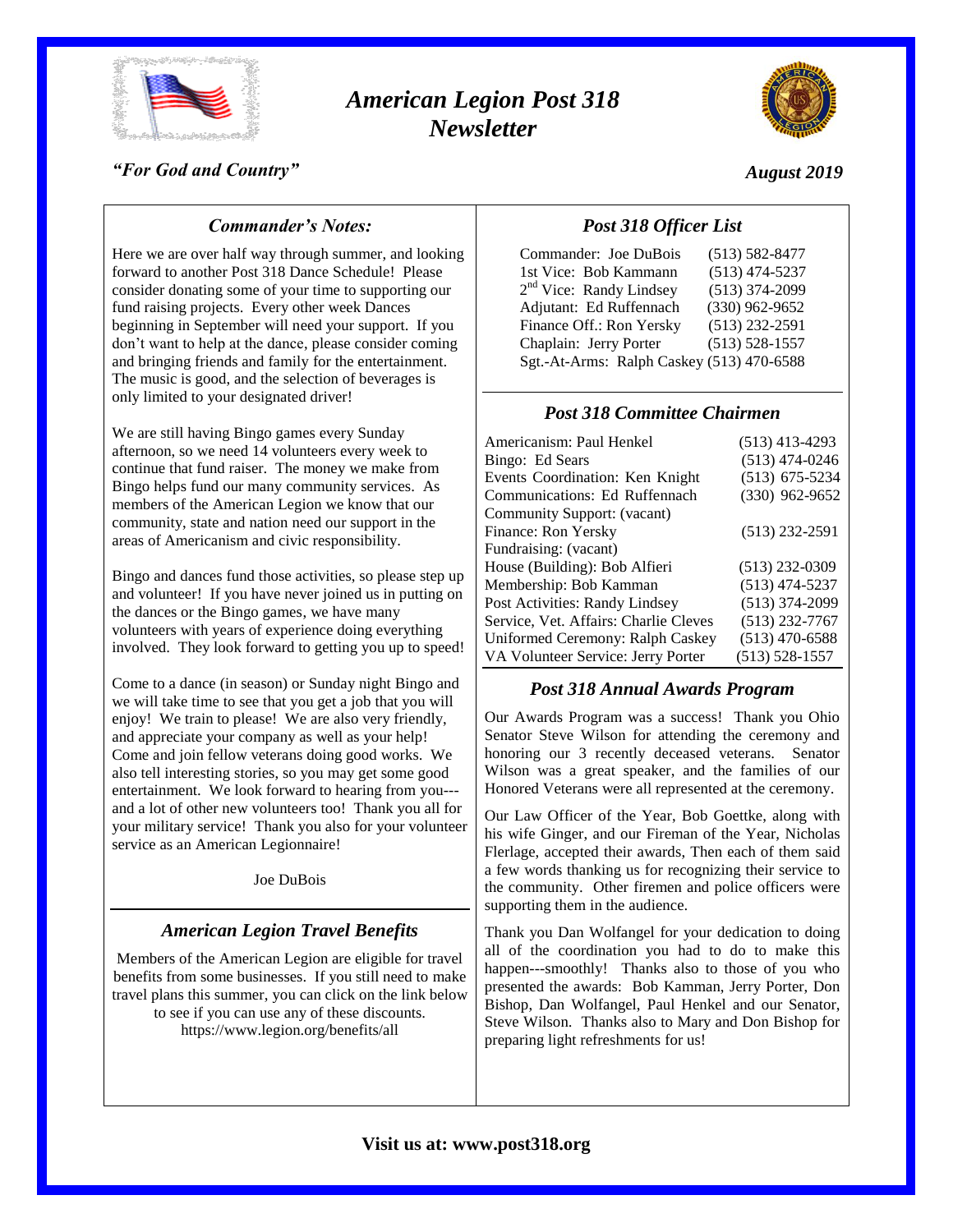#### *About our Awards Night!*

Dear Dan, (Wolfangel)

Thank you for including Senator Steve Wilson on your program last night. It was just awesome. So many awards for so many deserving people. We were humbled to be a small part of it.

Your Post is outstanding. It is obvious how hard everyone works to make it such a great organization. You and your members should be proud. If you or any of your members ever have questions about their benefits, please do not hesitate to contact Steve or his office. If he can, he will help. If not, he will direct you to someone who may be able to help. I hope to see you next year.

> Sincerely, Mike Pugh (Aide to Senator Wilson)

#### *Flag and Honor Guard Dates*

At The Flag Pole: Display the Flag days for August: 8-1-19 (Air Force Day) 8-4-(1790 ) U.S.Coast Guard Established 8-7-(1964) Vietnam War Began 8-14-1945 ( Japan surrendered, ending WW II 8-16-19 (National Airborne Day) 8-19-19 (National Aviation Day) 8-26-19 (Women's Equality Day)

Our Color Guard has a detail on 8-12-19 for the Forest Hills School District opening day for teachers and staff. The fall sports season is coming soon if you would like to join the color guard detail and aren't a member already contact:

> Ralph Caskey Sgt.-At-Arms (513) 470-6588

#### *Hamilton County Legion meetings for 2019*

## *Chaplain's Report July 2019*

Summer is here and with it comes a slow down on our activities at the Post. Without dances, Bingo and rentals are our main sources of income, so we have to make sure we are successful in these two endeavors and get the support necessary to run these events.

The Awards program on July  $20<sup>th</sup>$ , went well with a good turnout for this time of year. Student participation was minimal but adult awards and family members filled the available seats. It was great to see Ed Sears and Bob Alfieri get recognized for their great contributions to the Post. They do seem to be attached at the hip because they are always together at the Post giving the support necessary to have things go as well as they do. Love to have more men like these two.

I have been away but I was glad to hear that no large outbreak of illness hit the Post or anyone passing. Let us keep it that way. Now that Don and Dan have finally retired from their positions at the Post, I hope they can sit back and enjoy what they have been so involved in making our Post successful. I know they will continue to provide guidance and offer their help when called upon. Thanks again to both of them for their long and great service to the Post.

Please stay healthy and have a great summer. Remember that the Post needs your help, so if you can give a little time to help at the Post, I look forward to seeing you there. May God continue to bless you and your families.

> Jerry Porter Chaplain

#### *Our Next General Meeting*

Please come to our August  $14<sup>th</sup>$  general meeting at 7:00 PM. Snacks, Volunteer of the Month drawing, and Split-the-Pot following the meeting.

#### *Good News for the Future of the Post!*

The Senate and the House passed the bill allowing all honorably discharged military veterans to join the American Legion! We are waiting for President Trump to sign it into law before we can recruit new members from the new candidates!

#### **Visit us at: www.post318.org**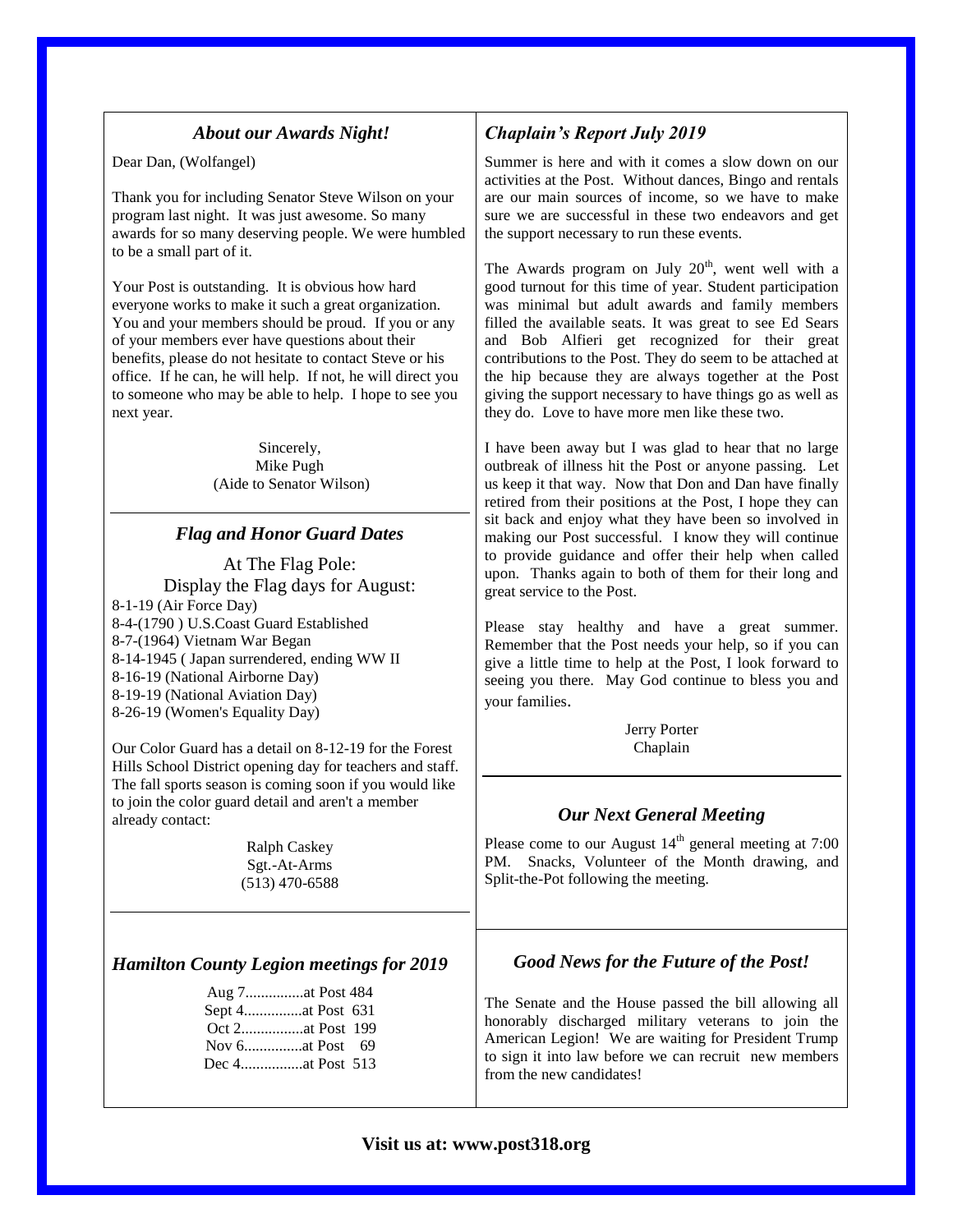## *Charities, Inc. Fund Raisers*

**Kroger Community Rewards** – If you are a Kroger customer and are not currently supporting a charitable organization through *Kroger Community Rewards*, we would encourage you to do your part! Go on-line and sign up for *Kroger Rewards,* selecting *American Legion Post 318 Charities*, Inc. as your cause.

**Amazon Smiles** – If *American Legion Post 318 Charities Inc.* is now registered with Amazon as your charity, Amazon donates 0.5% of all eligible purchases. To maximize our revenue opportunities, please share this information with family and friends. So, if you shop at Amazon and select Amazon Smiles, then *American Legion Post 318 Charities Inc.*, you are then contributing to our fundraiser---at no cost to you!

## *Euchre Earnings for July*

For the 3 weeks we played Euchre in July, we had \$193 come into the post. You are invited to join the Euchre players on Thursday nights at the Post. Chips and sodas can be purchased during the games, and some players may bring shared snacks. They are a very friendly group. Cost to play Euchre is \$5.00: \$2.50 for the Post and \$2.50 for prizes for the evening. Doors open at 6:45 and play begins at 7 PM.

Joe Baker

## *Fundraiser for Post 318!*

Please make plans to attend our August  $25<sup>th</sup>$  fundraiser at Latitudes Bistro & Bar in Anderson Towne Center. The program starts at 2 PM and runs to 7 PM, with music by several local bands and a D.J. There will be a Silent Auction and a Split-the-Pot. Admission is \$10, and all proceeds go to support Post 318! Check our Facebook pages for more details.

# *Dept. of Ohio Gifts for Yanks*

Gifts for Yanks provides Christmas gifts for hospitalized veterans. Gifts for Yanks also supports special projects at VA Medical Centers and Outpatient Clinics in Ohio. Please consider supporting this 501(c)19 with your donations!

## *Membership Update*

We are off to a great start towards our membership quota of 161. For July, we have 85 existing members renewed and one new and one transfer in progress. Here are our current stats:

#### **2019 Membership Scoreboard**

| Paid as of 07/26/2019     | 85    |
|---------------------------|-------|
| <b>2019 Goal</b>          | 165   |
| % of Goal                 | 51.5% |
| 2019 Quota                | 161   |
| % of Quota                | 52.8% |
| <b>Required for Quota</b> | 76    |

We still have the 79 of our existing members that haven't renewed to date. If you are one of these, please try to do so soon. We have a really good chance of hitting our goal this year; this would be the first time in the 5 years that I have been doing membership. If you hear of someone interested in joining our Post, please send them my way and I will be glad to follow up. We did a great job bring in new and transferred members last year. A big shout out to everyone for helping out.

> Robert Kamman 1 st Vice Commander & Membership Chair

#### *Party for Dept. Commander Roger Friend!*

You are invited to attend the newly installed American Legion Department of Ohio Commander Roger Friend's Homecoming party! The party will be held on Saturday, October 12, 2019, at the Cherry Valley Hotel, Newark, Ohio 43055. Make your reservations by September  $6<sup>th</sup>$ to get the \$119.00 rate! (740) 788-1200

 Registration for the party: 5 to 7PM, Cash Bar: 6 to 9, Dinner: 7 to 8, Matt & Troy Band: 8 to 11. Food, music, dancing and fun! Cost per person is \$35. Call for reservations by Sept.  $20^{th}$ ! (740) 877-8019.

#### *Football Mania!*

Please pay for your tickets and send in your ticket stubs before August 22<sup>nd</sup>! The tickets are \$20 each, and Post 318 receives \$14 of that! Weekly prizes run from \$25 to \$400 and details are printed on your tickets. If you have questions, or need more tickets, please call our Sweepstakes Chairman, Dennis Sakal. Remember that you must send in your filled out ticket stubs with your payment so Dennis can activate your tickets!